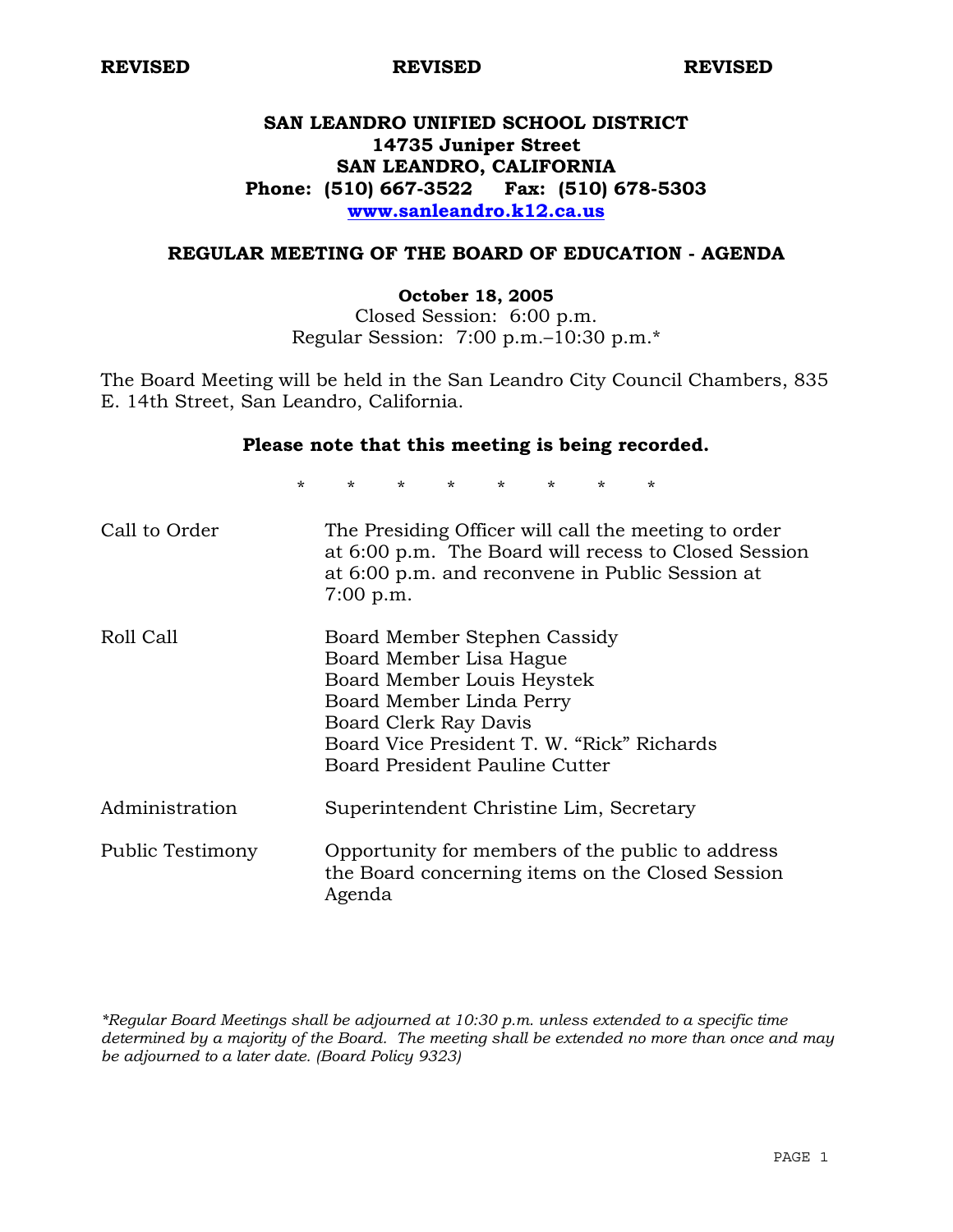Prior to the Public Session, the Board will meet in Closed Session pursuant to Educational Code Sections 35146 and 48918(c); and Government Code Sections 54957, and 5495.8.

- a) Student Expulsions; EC 35146 and 48918(c)
- b) Public Employee Performance Evaluation, Title: Superintendent's Evaluation
- c) Public Employee Appointment Title: Accounting Manager
- d) Conference with Real Property Negotiator Property(ies)

| Report Closed<br><b>Session Action</b> | Motion ___________ Second ____________ Vote _________                                                                                                                                                                                                                                                                                                                                                                                                                    |                                         |                                                                                                                                                                                                                                                                                                                                                                                                                                                                                                                                            |
|----------------------------------------|--------------------------------------------------------------------------------------------------------------------------------------------------------------------------------------------------------------------------------------------------------------------------------------------------------------------------------------------------------------------------------------------------------------------------------------------------------------------------|-----------------------------------------|--------------------------------------------------------------------------------------------------------------------------------------------------------------------------------------------------------------------------------------------------------------------------------------------------------------------------------------------------------------------------------------------------------------------------------------------------------------------------------------------------------------------------------------------|
| Pledge of Allegiance                   |                                                                                                                                                                                                                                                                                                                                                                                                                                                                          |                                         |                                                                                                                                                                                                                                                                                                                                                                                                                                                                                                                                            |
| Approve Agenda                         | Motion __________ Second __________ Vote ________                                                                                                                                                                                                                                                                                                                                                                                                                        |                                         | Approve the Regular Meeting Agenda of October 18, 2005                                                                                                                                                                                                                                                                                                                                                                                                                                                                                     |
| Legal Statement                        | Members of the audience who wish to address the<br>Board are asked to complete the yellow card available at<br>the entrance and submit it to the Board's Administrative<br>Assistant. Speakers who have completed the card will be<br>called when the item is reached on the agenda or, for<br>non-agenda items, during the Public Testimony. Cards<br>are to be turned in before the item is reached on the<br>agenda. Please note that this meeting is being recorded. |                                         |                                                                                                                                                                                                                                                                                                                                                                                                                                                                                                                                            |
|                                        | 54954.2(a)                                                                                                                                                                                                                                                                                                                                                                                                                                                               |                                         | State law prohibits the Board of Education from taking<br>any action on or discussing items that are not on the<br>posted agenda except to A) briefly respond to statements<br>made or questions posed by the public in attendance; B)<br>ask questions for clarification; C) provide a reference to a<br>staff member or other resource for factual information in<br>response to the inquiry; or D) ask a staff member to<br>report back on the matter at the next meeting and/or put<br>it on a future agenda. (Government Code Section |
| <b>REPORTS</b>                         |                                                                                                                                                                                                                                                                                                                                                                                                                                                                          | <b>Student Representatives' Reports</b> |                                                                                                                                                                                                                                                                                                                                                                                                                                                                                                                                            |

**PRESENTATIONS**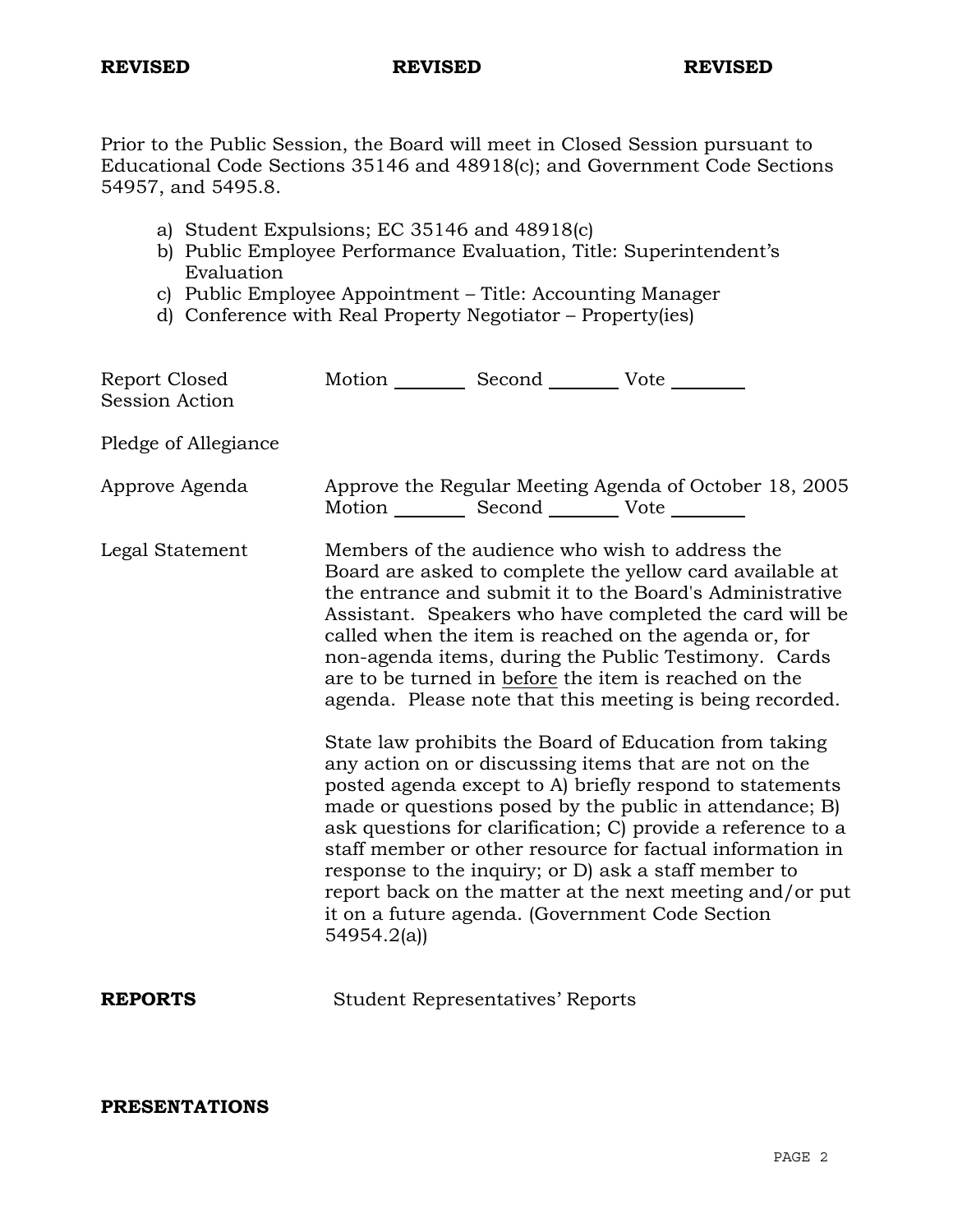- \* Linda Granger, Associate Principal San Leandro High School, will provide information to the Board regarding the proposed Metal Shop Class which is designed to be available for students in the Fall 2006. The presentation will include such information as: preparation work completed thus far, recommendation regarding class location and class size, anticipated equipment needs, future work still to be completed, and projected start-up costs.
- \* Elvia Teixiera, Principal, Mary Camezon, School Assistant & Intervention Team (SAIT) consultant, and Debbie Wong, Director of Curriculum, will share the third School Assistance and Intervention Team (SAIT) Monitoring Report for Washington School.
- \* Assistant Superintendent for Business Services, Leon Glaster, and Business Manager, Bruce Colby, will present the 2004-2005 Unaudited Actuals/2005-2006 Preliminary Multi-Year Projections.
- \* The status of the current district facility projects including project scope and projected completion times will be presented. An update of the Jefferson New School field completion schedule will also be presented.

## **PUBLIC TESTIMONY ON NON-AGENDA ITEMS**

**REPORTS** Correspondence Superintendent's Report Board Committee Reports

- Communication
- Facilities/Technology
- Finance

### **CONSENT ITEMS**

These items are considered routine and may be enacted by a single motion. At the request of any member of the Board, any item on the consent agenda shall be removed and given individual consideration for action as a regular agenda item.

### General Services

| $1.1-C$            |                                                  | <b>Staff Recommendation:</b> |      |  |
|--------------------|--------------------------------------------------|------------------------------|------|--|
| Approval of Board  | Approve the minutes of the special board meeting |                              |      |  |
| $Minutes -$        |                                                  | held on September 19, 2005.  |      |  |
| September 19, 2005 | Motion                                           | Second                       | Vote |  |
| Human Resources    |                                                  |                              |      |  |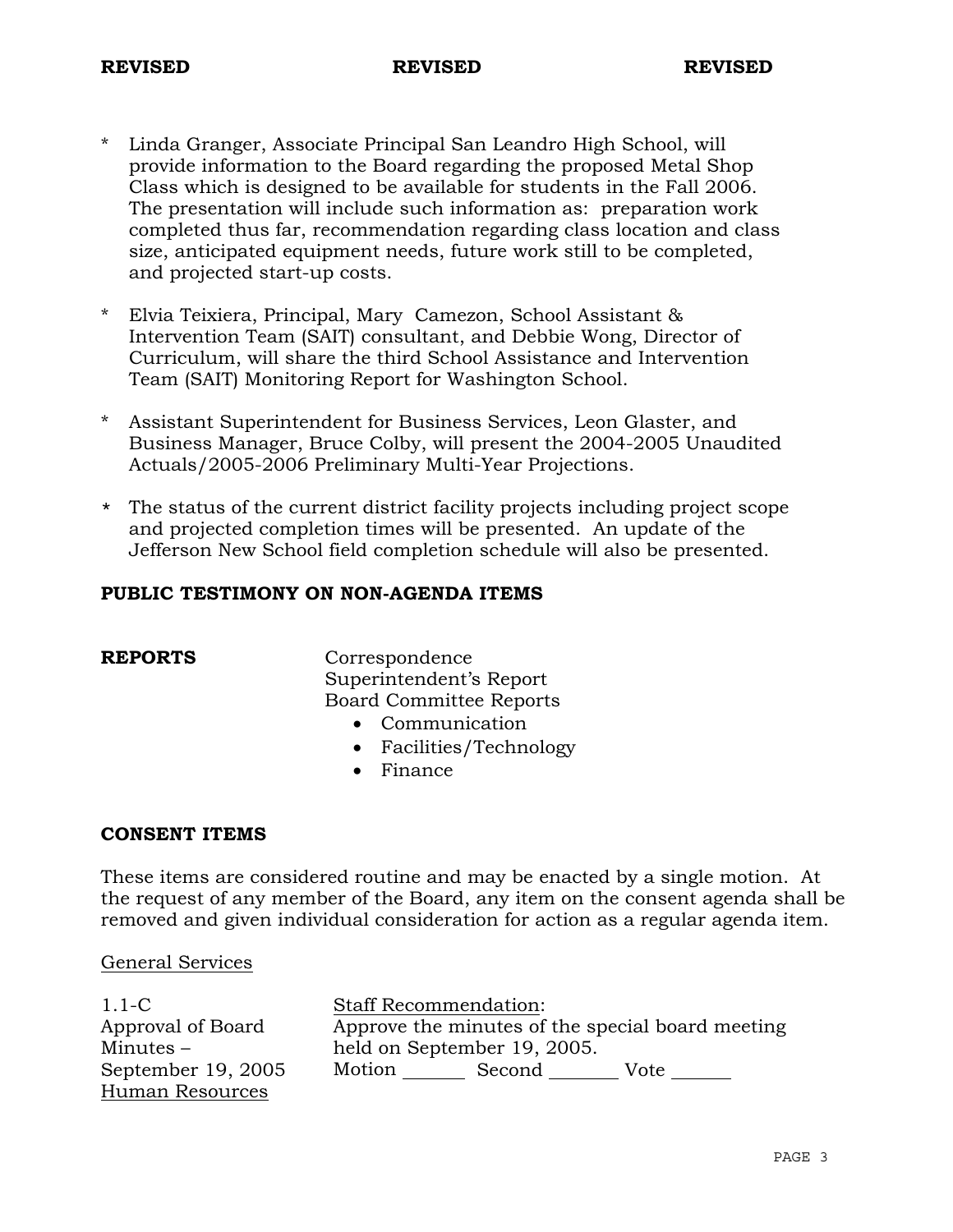| $2.1-C$<br>Acceptance of<br>Personnel Report                              | Staff Recommendation:<br>Accept Personnel Report as submitted.<br>Motion _________ Second __________ Vote ______                                                                                                                                                                                                                                                                                                                                                                                                                                    |  |  |
|---------------------------------------------------------------------------|-----------------------------------------------------------------------------------------------------------------------------------------------------------------------------------------------------------------------------------------------------------------------------------------------------------------------------------------------------------------------------------------------------------------------------------------------------------------------------------------------------------------------------------------------------|--|--|
| <b>Educational Services</b><br>$3.1-C$<br>Acceptance of<br>Donations      | Staff Recommendation:<br>Approve the acceptance of gifts to the District as<br>follows:<br>Monroe Elementary School<br>• Complete computer unit for a Learning<br>Handicapped (LH) class from Lisa Goulart<br>Miscellaneous school supplies for teachers<br>$\bullet$<br>from Li Chan Yu<br>Roosevelt Elementary School<br>\$283.76 from the "Take Charge of Education"<br>program through Target Corporation<br>\$500 for the "Helen Ross Promising Young<br>$\bullet$<br>Reader Scholarship" from the Making Futures<br>Bright/Fidelity Gift Fund |  |  |
|                                                                           |                                                                                                                                                                                                                                                                                                                                                                                                                                                                                                                                                     |  |  |
|                                                                           |                                                                                                                                                                                                                                                                                                                                                                                                                                                                                                                                                     |  |  |
|                                                                           | Motion Second Vote                                                                                                                                                                                                                                                                                                                                                                                                                                                                                                                                  |  |  |
| $3.2-C$<br>Non-Public School<br>Contracts                                 | Staff Recommendation:<br>Approve Non-Public School Contracts for Special<br><b>Education Students.</b><br>Motion _________ Second __________ Vote ________                                                                                                                                                                                                                                                                                                                                                                                          |  |  |
| $3.3-C$<br>Approval of Proposed<br>Stipulated Expulsion<br>Recommendation | Staff Recommendation:<br>Approve stipulated expulsion recommendation<br>from Director of Student Support Services for<br>student E1-05/06.<br>Motion _________ Second _________ Vote _______                                                                                                                                                                                                                                                                                                                                                        |  |  |

| $3.4 - C$            | <b>Staff Recommendation:</b>             |        |      |
|----------------------|------------------------------------------|--------|------|
| Recommendation from  | Approve the Administrative Panel's       |        |      |
| Administrative Panel | recommendation for expulsion for student |        |      |
| for Expulsion        | $E2-05/06$ .                             |        |      |
|                      | Motion                                   | Second | Vote |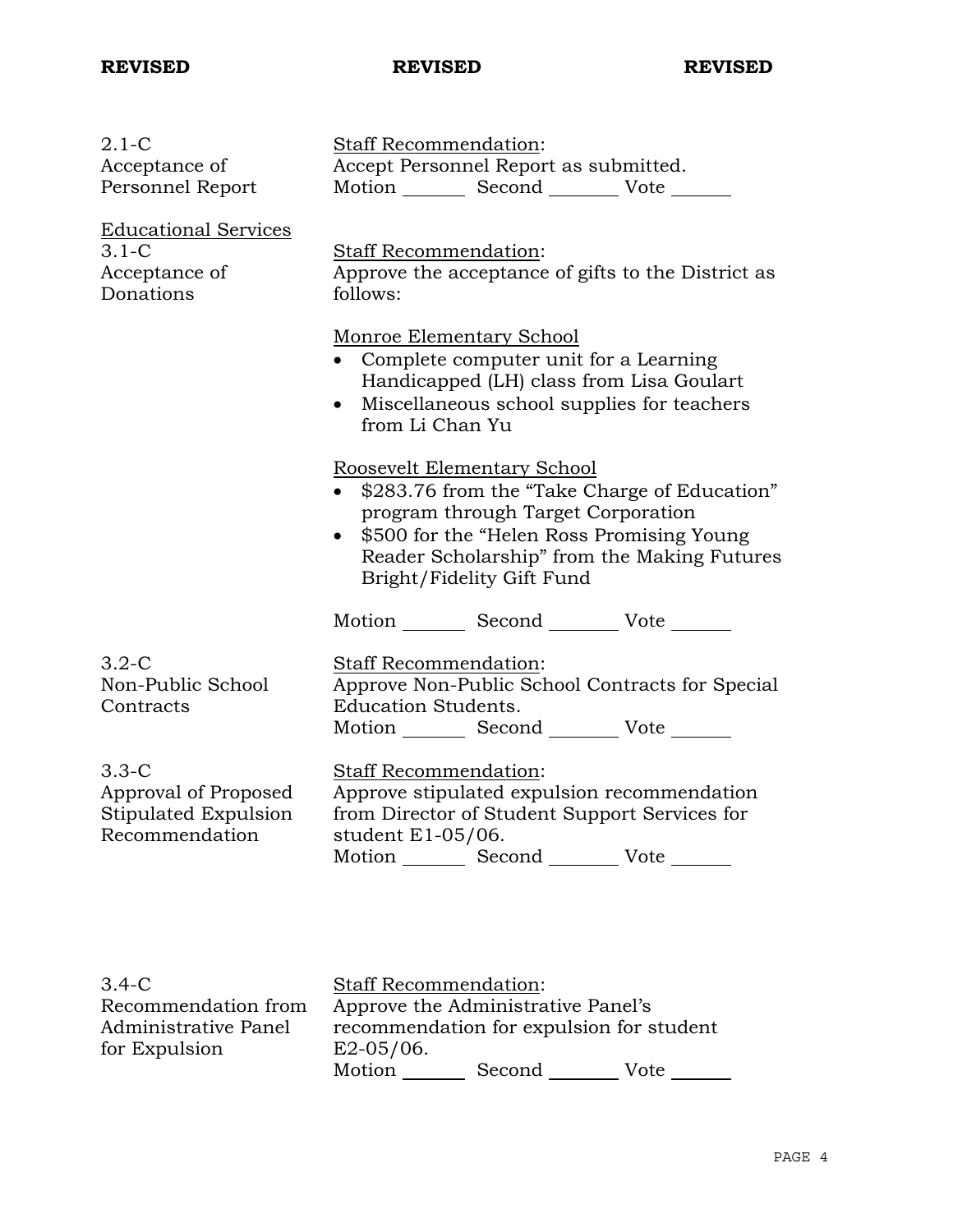| $3.5-C$<br>Recommendation from<br>Administrative Panel<br>for Expulsion                     | Staff Recommendation:<br>Approve the Administrative Panel's<br>recommendation for expulsion for student<br>$E7-05/06$ .<br>Motion _________ Second __________ Vote _______                                                               |  |  |
|---------------------------------------------------------------------------------------------|------------------------------------------------------------------------------------------------------------------------------------------------------------------------------------------------------------------------------------------|--|--|
| $3.6-C$<br>Recommendation from<br>Administrative Panel<br>for Expulsion                     | Staff Recommendation:<br>Approve the Administrative Panel's<br>recommendation for expulsion for student E8-<br>05/06.<br>Motion _________ Second __________ Vote _______                                                                 |  |  |
| $3.7-C$<br>Approval of Stipulated<br>Suspended Expulsion<br>Recommendation                  | Staff Recommendation:<br>Approve stipulated suspended expulsion<br>recommendation from high school principal and<br>Director of Student Support Services for student<br>$E10-05/06$ .<br>Motion _________ Second __________ Vote _______ |  |  |
| $3.8-C$<br>School Assistant &<br>Intervention Team<br>(SAIT) Monitoring<br>Report           | Staff Recommendation:<br>Approve Washington School's third monitoring<br>report of the Corrective Action Plan.<br>Motion Second Vote                                                                                                     |  |  |
| Business, Operations and Facilities                                                         |                                                                                                                                                                                                                                          |  |  |
| $4.1 - C$<br>Intra-Budget Transfers                                                         | Staff Recommendation:<br>Approve the request for Intra-Budget Transfers for<br>May and June 2005.<br>Motion Second Vote                                                                                                                  |  |  |
| $4.2-C$<br>Resolution #05-47 to<br>Declare Certain<br>Equipment Surplus<br>and/or Obsolete. | <b>Staff Recommendation:</b><br>Adopt Resolution #05-47 to declare certain<br>equipment surplus and/or obsolete due to the age<br>and condition of the designated equipment.<br>Motion _________ Second ___________ Vote _______         |  |  |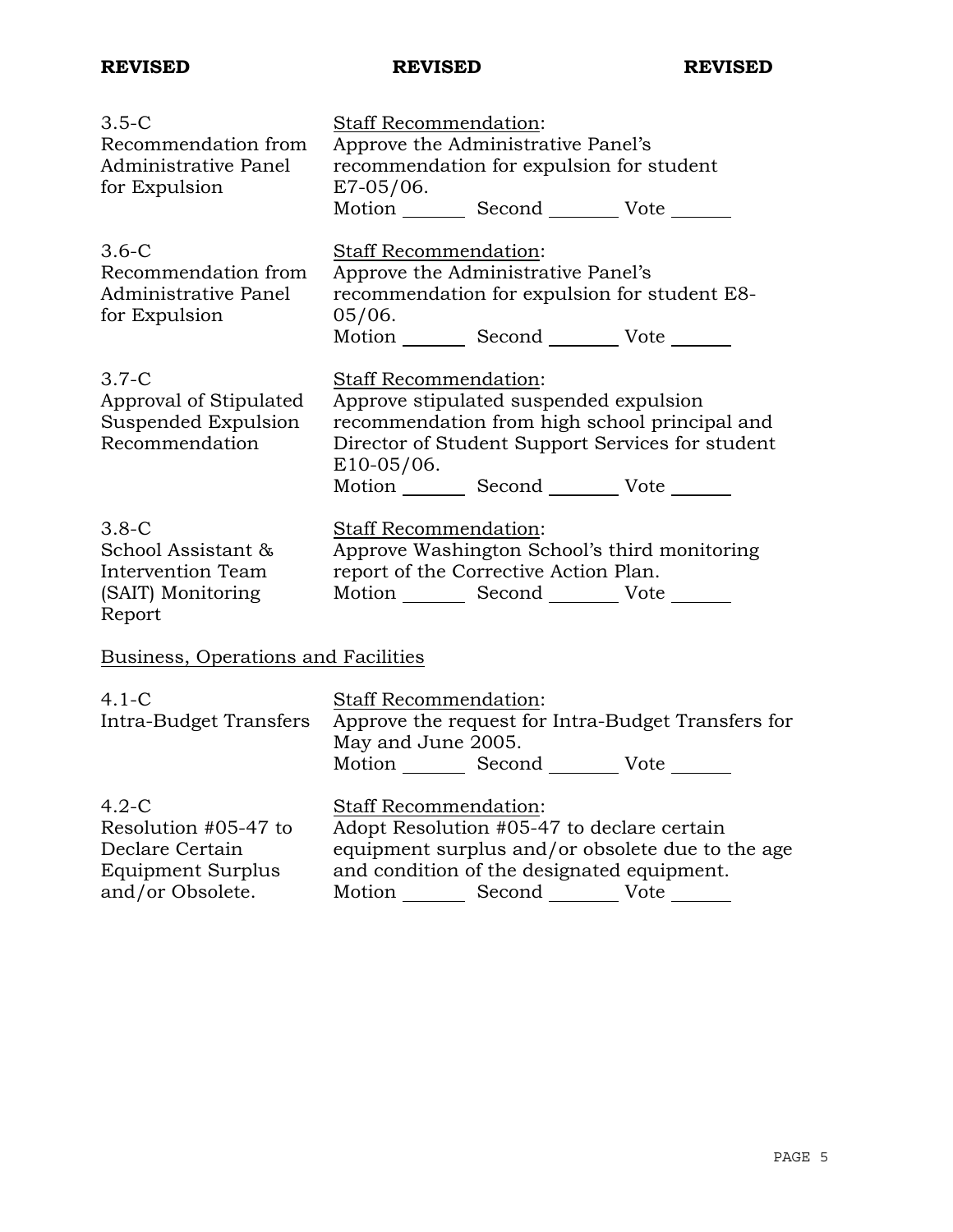| $4.3-C$                                                     | Staff Recommendation:                               |  |  |  |
|-------------------------------------------------------------|-----------------------------------------------------|--|--|--|
| Health & Safety                                             | Approve the second partial release of retention     |  |  |  |
| Retrofit Modernization                                      | funds, less withholding, to Arntz Builders Inc. for |  |  |  |
| of Bancroft and John                                        | the Health & Safety Retrofit Modernization of       |  |  |  |
| Muir Middle Schools -                                       | Bancroft and John Muir Middle School Projects;      |  |  |  |
| Release of Retention                                        | Bid Package #03-04.                                 |  |  |  |
| Payment No. 2 (Partial)                                     | Motion _________ Second __________ Vote _______     |  |  |  |
|                                                             |                                                     |  |  |  |
| $4.4 - C$                                                   | Staff Recommendation:                               |  |  |  |
| 2004/2005 Financial                                         | Approve the 2004/2005 Unaudited Actuals as          |  |  |  |
| <b>Unaudited Actuals</b>                                    | presented.                                          |  |  |  |
|                                                             | Motion _________ Second _________ Vote _______      |  |  |  |
| $4.5-C$                                                     | Staff Recommendation:                               |  |  |  |
| Resolution #05-48                                           | Adopt Resolution #05-48, Establish Gann Limit       |  |  |  |
| FY 2005/06 and Revise Gann Limit for 2004/05.<br>Gann Limit |                                                     |  |  |  |
|                                                             | Motion Second Vote ______                           |  |  |  |
|                                                             |                                                     |  |  |  |
| $4.6-C$                                                     | <b>Staff Recommendation:</b>                        |  |  |  |
| Lead Custodian Pilot                                        | Approve the Lead Custodian Pilot program and        |  |  |  |
| Program                                                     | job description.                                    |  |  |  |
|                                                             | Motion Second Vote                                  |  |  |  |

# **CONFERENCE**

These items are submitted for advance planning and to assist the Board in establishing future agenda items. The Board may, however, take action on the following:

# General Services

| $1.1-CF$<br>Procedures for District-<br>wide Fundraising<br><b>Benefits</b> | <b>Staff Recommendation:</b><br>The Board will discuss and consider approving<br>the District-wide benefit event procedures.<br>Motion<br>Second Vote                                                                                       |  |  |
|-----------------------------------------------------------------------------|---------------------------------------------------------------------------------------------------------------------------------------------------------------------------------------------------------------------------------------------|--|--|
| <b>Educational Services</b>                                                 |                                                                                                                                                                                                                                             |  |  |
| $3.1-CF$<br>Metal Shop Equipment<br>Purchase for Basic<br>Metal Show Class  | <b>Staff Recommendation:</b><br>The Board will discuss and consider approving<br>the \$50,000 start up fund to purchase the needed<br>equipment to offer the Basic Metal Shop class at<br>San Leandro High School.<br>Motion Second<br>Vote |  |  |